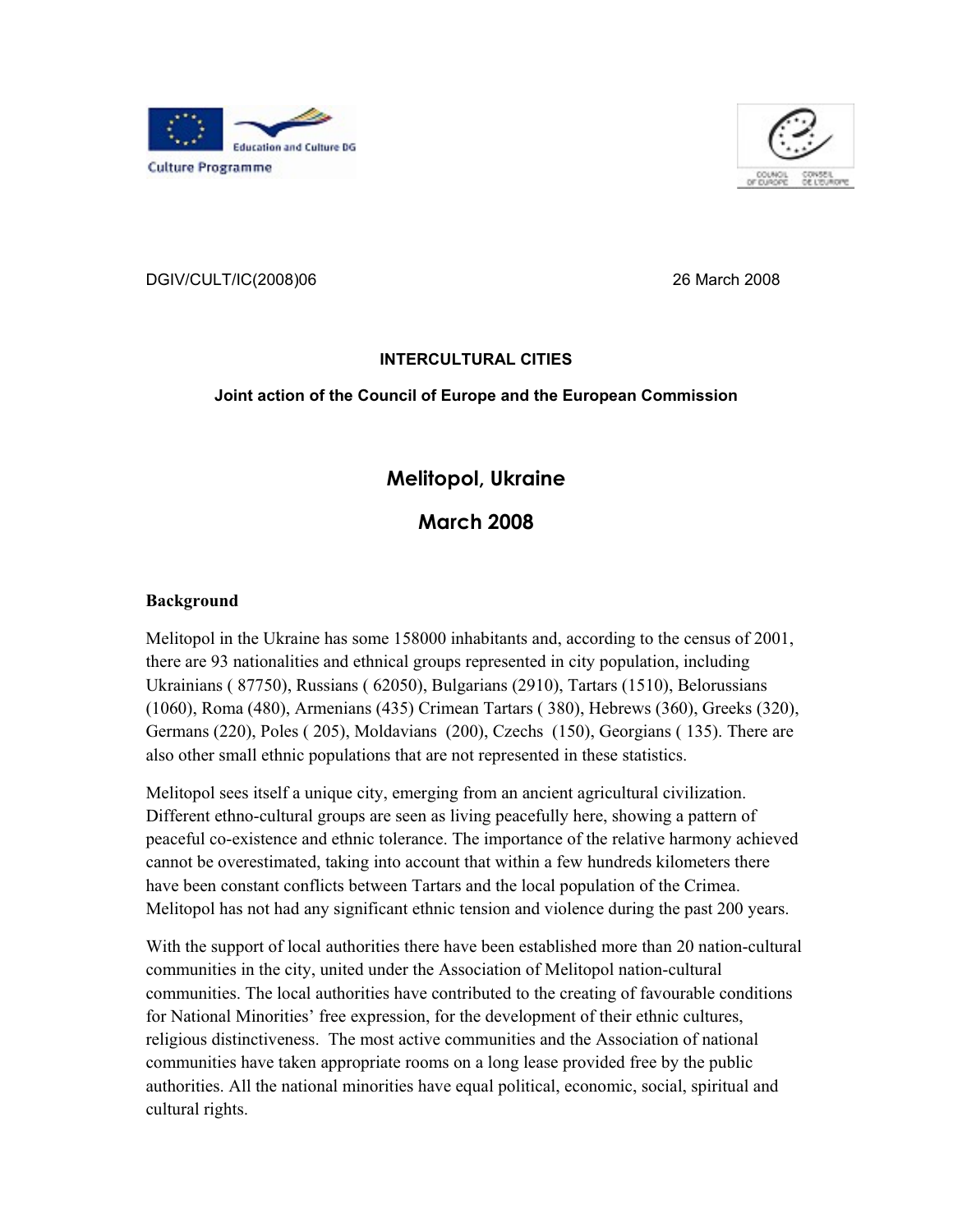The regional budget provides financing for the "Support Program for National minorities development" and is annually worked out to improve activity of the nation-cultural communities. Under the initiative of local authorities the Co-ordinating Council of the nation cultural communities representatives is organised. The Council addresses urgent questions<br>relating to the preservation of historical and cultural heritage, creating favourable conditions<br>for development of the national cul

 In the year 2006 a department to address questions relating to religion, migration and national minorities was organised. It was established by the town council for maintaining and<br>developing contacts between authorities and national minorities. The department is taking<br>forward the training and development o the development of the city. In the last year due to the financial support of the state regional administration and the town

authorities the following measures were financed: tailoring of national costumes, headdresses and choreographic shoes; publication of books, booklets and badges; visiting of different festivals. Some 19 national societies are officially registered and there has been a<br>history of working with embassies and consulates to make sure documentation and materials<br>are made available to children to exp are accommodated in a 'palaces of culture'.

The local authorities and community are looking to celebrate the Common Day of nation cultural communities of Melitopol, that could become an international festival of nation cultural communities of Ukraine. There is a strong tradition of engaging with the food, culture and festivals of minorities. Many national minorities are represented in political and commercial life. The Mayor characterise

During last three years Melitopol has close relations with a partner organization, the Development Centre "Democracy through Culture" leaded by Olexandr Butsenko. The Centre provides city authorities, public and non-governmental local organizations with consulting, training, coaching and researching services. Due to Centre activities, Melitopol has now support at the central public authority level of the Ministry of Culture and Tourism of Ukraine.

#### **Future prospects**

One of the key themes underpinning development is 'revitalisation' – a rediscovery of the national memory given the experience of occupation and the need to recover and showcase distinctive strands of Ukrainian culture and history.

Melitopol sees itself as the 'gateway' to the Crimea and a crossroads for towns and regions. Some 40,000 people pass through the city per day during tourist seasons (from May to October). The 'Stone Grave' just outside the city, one of the earliest known locations for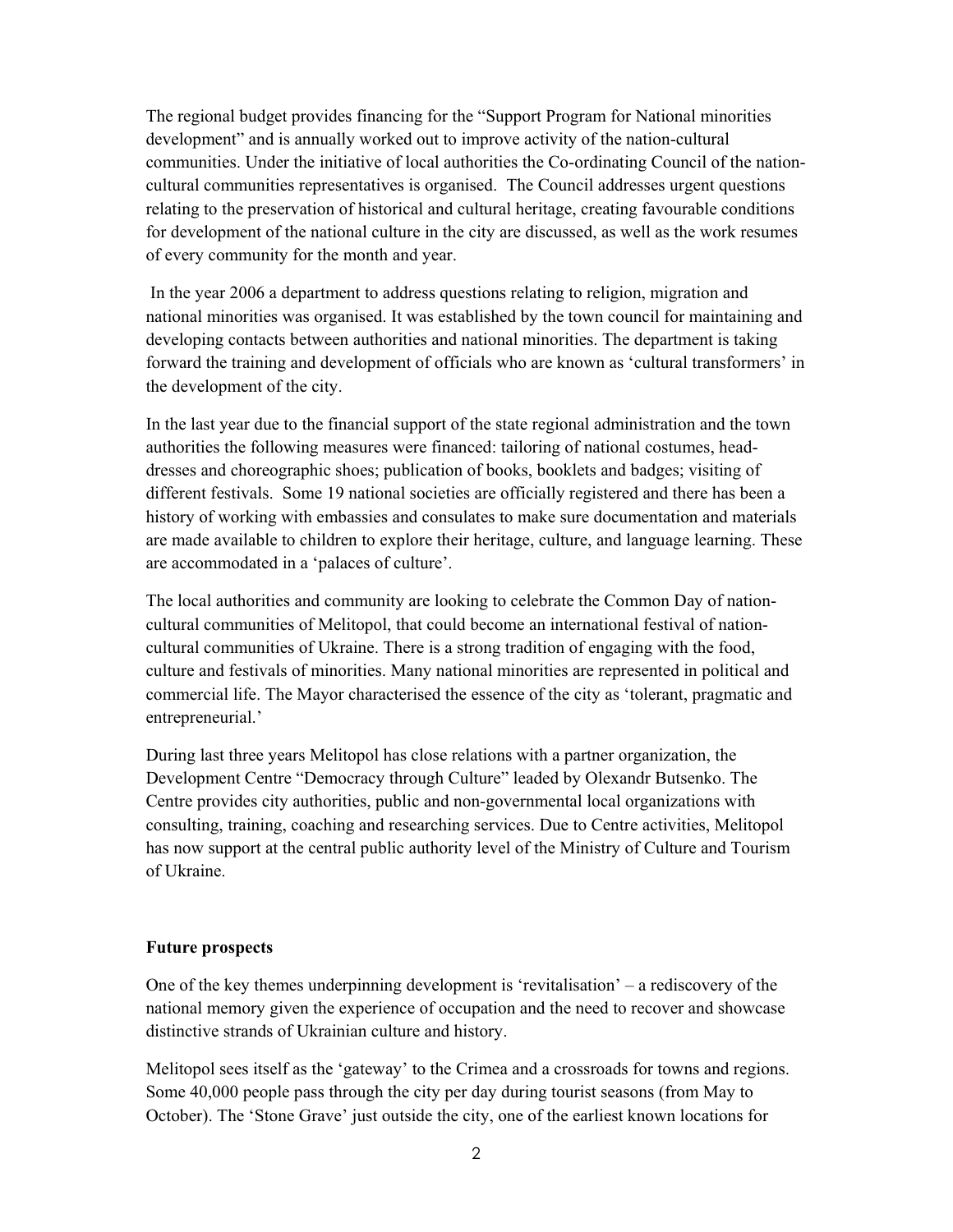human civilization and the historic monument of the national significance, attracts some 50,000 visitors in summer. The city has an economic development strategy, which meets US Aid requirements and a

framework for cultural policy. With taxation at 13% there are limited public resources for development and limited charitable or philanthropic resources.<br>There are strong links between the public authority and the two loca

There are also two sports schools / colleges.

In media terms there are 3 TV stations, 8 radio stations, and 5/6 local newspapers. They showed an active interest in the visit and will be vital partners in any programme for

developing the city image and brand. Some of the significant issues for the city include;

- Budgetary pressures budgets are held at regional level and released after discussion / negotiation. This presents issues in terms of autonomy and scope for action in the city – at present only city salaries are being a paid.
- Transport links at present the only link to the city from Kiev is an overnight train, which has relatively basic facilities. Signposting of cultural assets and for tourists is poor.
- The city does not have an international profile as yet.
- There is a danger that the small Roma presence is marginalised while significant work is going on in relation to integration and development support to all other national minorities.
- Language provision is clearly large in scale and makes significant demands on the public authority. Those training teachers are keen to know how this is being approached elsewhere and how this can be best resourced.<br>Some of the ways forward for the city include:

- Developing an understanding of how the cultural diversity and strengths of the city can be used to leverage overall social and economic development to add value to the economic development strategy, to reduce the risk th
- The focus of the city on the food, culture and festivals of minorities and distinctive history is a valuable tool for integration and tolerance. At the same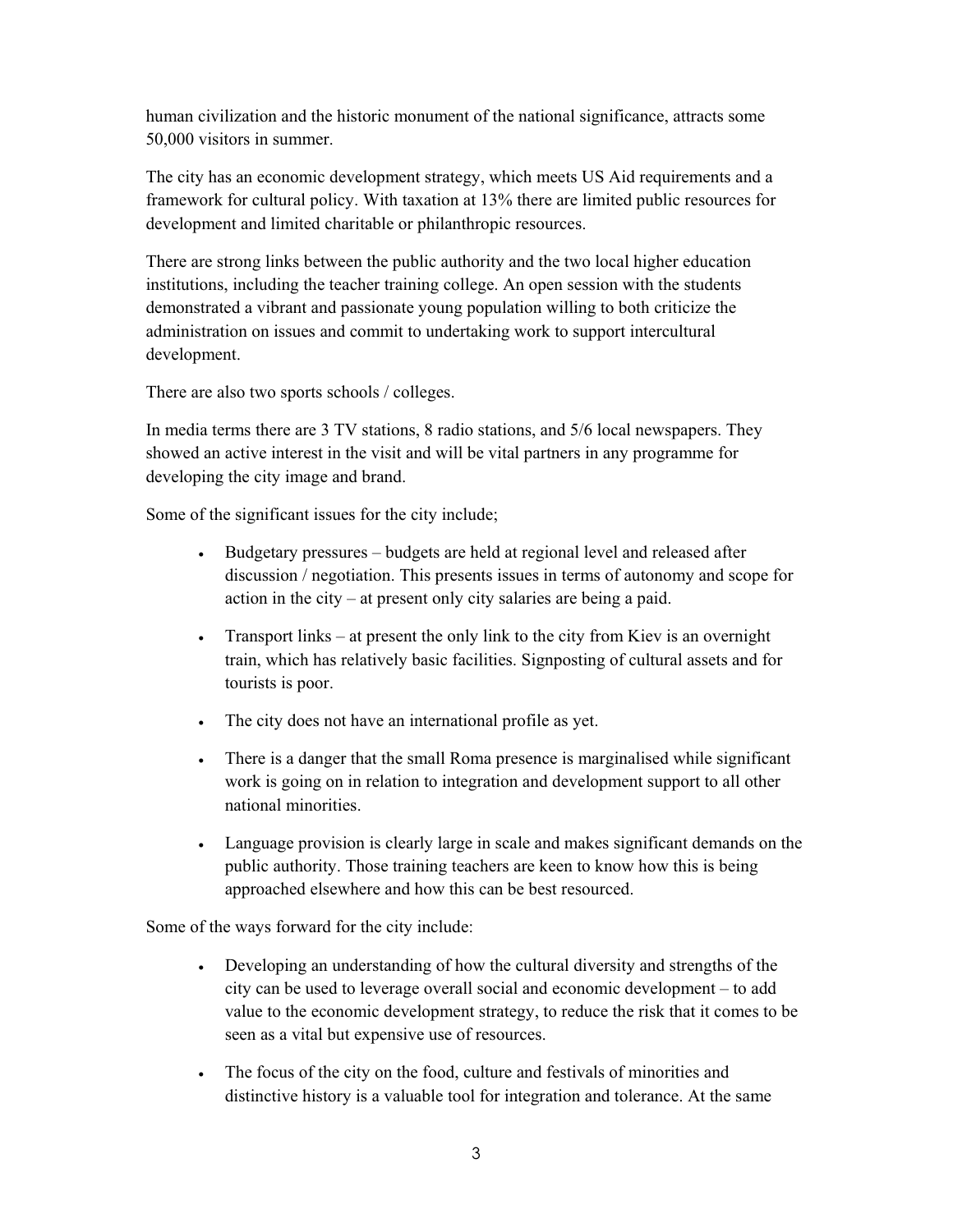time there is a need to define characteristics that are unique only to the area – whether textile design, local crafts, production of honey, the cherry tree, the stone grave, availability of national cuisines – to develop tourist trails that are easily accessible and signposted. A key has to be retain the huge number of people who transit through Melitopol on any given day.

- The authorities need to focus on what is distinctive and unique about Melitopol in order to project its distinctiveness internationally. As a model of a 'united nations' of communities able to live without conflict and v authorities to understand and articulate why this is the case and project this distinctiveness.
- While sports activities did not form a focus for the visit, the facilities available and whether there is scope for developing centres of excellence in distinctive sports should be explored.
- It is also important that in taking forward intercultural development the Roma community is not marginalised or excluded.
- There is a need for a forward looking and ambitious city vision that is articulated with confidence based on a belief that as well as having much to learn from other<br>cities Melitopol has a huge amount to offer. This vision should include addressing<br>the need in the medium term for the city to be accessible
- While it is important given the history of the region for Melitopol to retrieve and<br>document its history, a focus on cultural forms of the past should not be at the cost<br>of also focusing on the development of the new. Pr valuable from the past needs to be balanced with innovation and the development of the new that will contribute to Melitopol's future.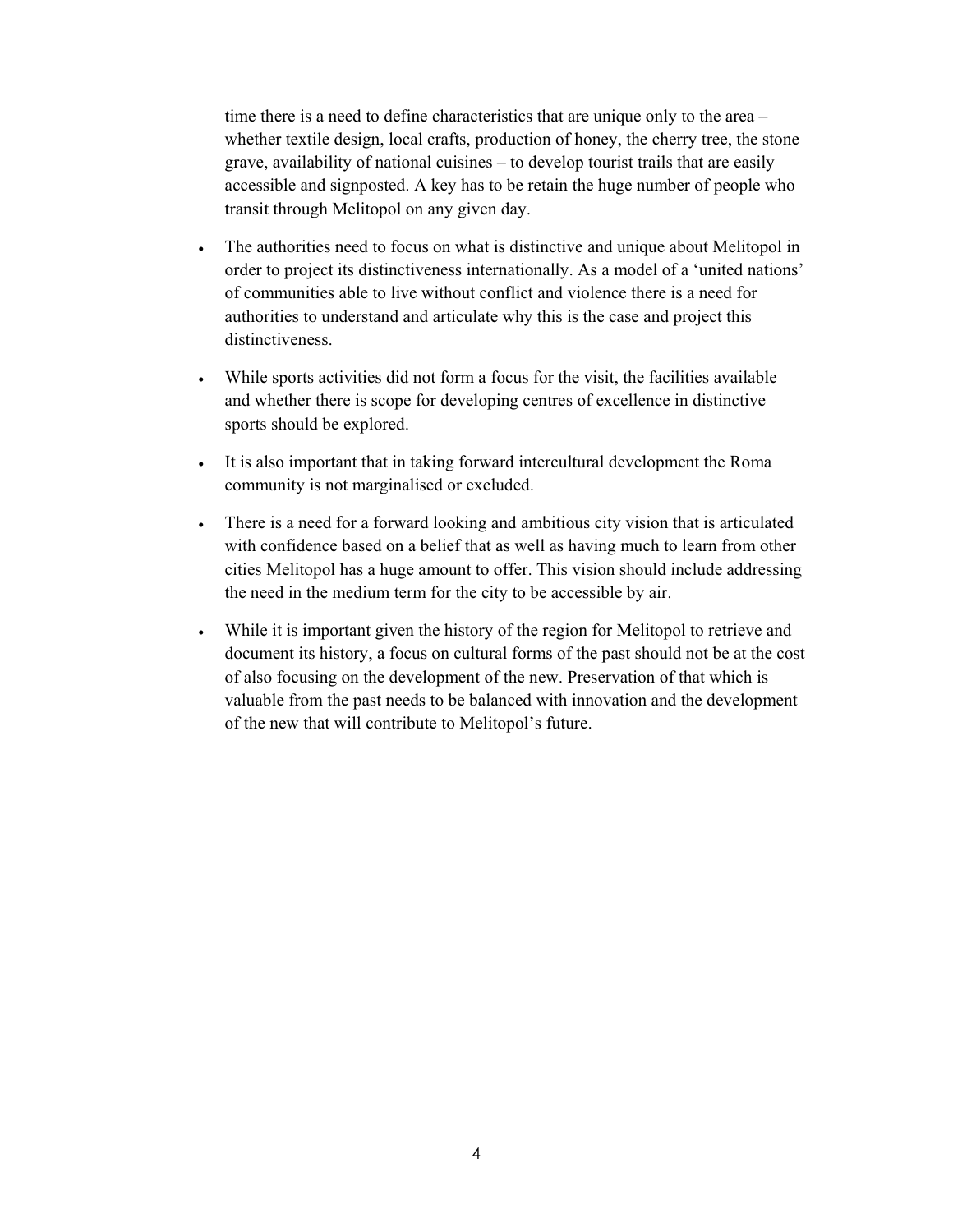# **SWOT analysis of the situation in Melitopol with regard to its participation in the Intercultural Cities (ICC) programme**

| Strengths                                                                                                                                                                                                                                                                                                                                                                                                                                                                                                                                                                                                                                                                                                                                                                                                                                                                                                                                                                                                                                                       | Opportunities                                                                                                                                                                                                                                                                                                                                                                                                                                                                                                                                                                                                                                                                                                                                                                                                                                                                                                                                                                                                               |
|-----------------------------------------------------------------------------------------------------------------------------------------------------------------------------------------------------------------------------------------------------------------------------------------------------------------------------------------------------------------------------------------------------------------------------------------------------------------------------------------------------------------------------------------------------------------------------------------------------------------------------------------------------------------------------------------------------------------------------------------------------------------------------------------------------------------------------------------------------------------------------------------------------------------------------------------------------------------------------------------------------------------------------------------------------------------|-----------------------------------------------------------------------------------------------------------------------------------------------------------------------------------------------------------------------------------------------------------------------------------------------------------------------------------------------------------------------------------------------------------------------------------------------------------------------------------------------------------------------------------------------------------------------------------------------------------------------------------------------------------------------------------------------------------------------------------------------------------------------------------------------------------------------------------------------------------------------------------------------------------------------------------------------------------------------------------------------------------------------------|
| The historical presence of over 100 ethnic<br>groups and nationalities, some of which<br>represent very small populations of less<br>than 1000 people left in the world, for<br>comparatively small number of<br>population<br>Interculturality is an underlying thread of<br>much of the cultural and social life in the<br>city<br>The local administrative team has a good<br>understanding of the potential of<br>intercultural city branding and the Deputy<br>Mayor, especially, is capable of<br>mobilising energies around the project<br>Strong desire for international networking<br>$\bullet$<br>and exchange<br>Trustful relations between local<br>$\bullet$<br>authorities and cultural associations<br>Authentic and good relations between the<br>$\bullet$<br>generations, slightly patriarchal but<br>respectful of young people (pre-<br>capitalism, pre-globalisation type of social<br>culture).<br>Two universities ranking around the<br>middle in the Ukrainian league table<br>Historical cross-road of civilizations and<br>cultures | Massive tourist streams through the city<br>$\bullet$<br>in summer (40.000 people a day on<br>average) whose strong economic<br>potential is still to be captured.<br>Everybody speaks Russian as well as<br>Ukrainian which are the languages of<br>the overwhelming majority of tourists<br>The citizens and the leadership<br>$\bullet$<br>understand the concept of city branding<br>and are ready to develop ideas and a<br>business plan based on cultural diversity<br>Mushrooming enterprises, a handful of<br>"progressive" entrepreneurs who care<br>about the city and social values<br>The window of opportunity and the<br>$\bullet$<br>direction for Melitopol in the context of<br>the programme seems clear so progress<br>could be rather quick<br>Availability of excellent methodological<br>$\bullet$<br>help by the Kyiv Institute "Democracy<br>through culture".<br>Potential support from regional and<br>$\bullet$<br>central agencies in developing inter-<br>sectoral local development strategy |
| Weaknesses                                                                                                                                                                                                                                                                                                                                                                                                                                                                                                                                                                                                                                                                                                                                                                                                                                                                                                                                                                                                                                                      | Threats                                                                                                                                                                                                                                                                                                                                                                                                                                                                                                                                                                                                                                                                                                                                                                                                                                                                                                                                                                                                                     |
| The tourist and cultural infrastructure is<br>poor (no airport (10 hours by train from<br>Kyiv), no theatre or modern exhibition<br>buildings, very few hotels and restaurants.<br>Culture is largely associated with folk or<br>classical art and heritage activities, not<br>many opportunities for youth culture and<br>leisure.<br>Very few people (except among the<br>young) speak English                                                                                                                                                                                                                                                                                                                                                                                                                                                                                                                                                                                                                                                                | If the city is unable to ensure support<br>and funding by the central authorities,<br>the implementation of its future<br>intercultural strategy may be difficult<br>Possible deviation towards more<br>ordinary, less daring and spectacular<br>ideas for city development, which may<br>seem more feasible but will damage the<br>potential competitive edge of the city.<br>The remoteness of the city and language                                                                                                                                                                                                                                                                                                                                                                                                                                                                                                                                                                                                      |